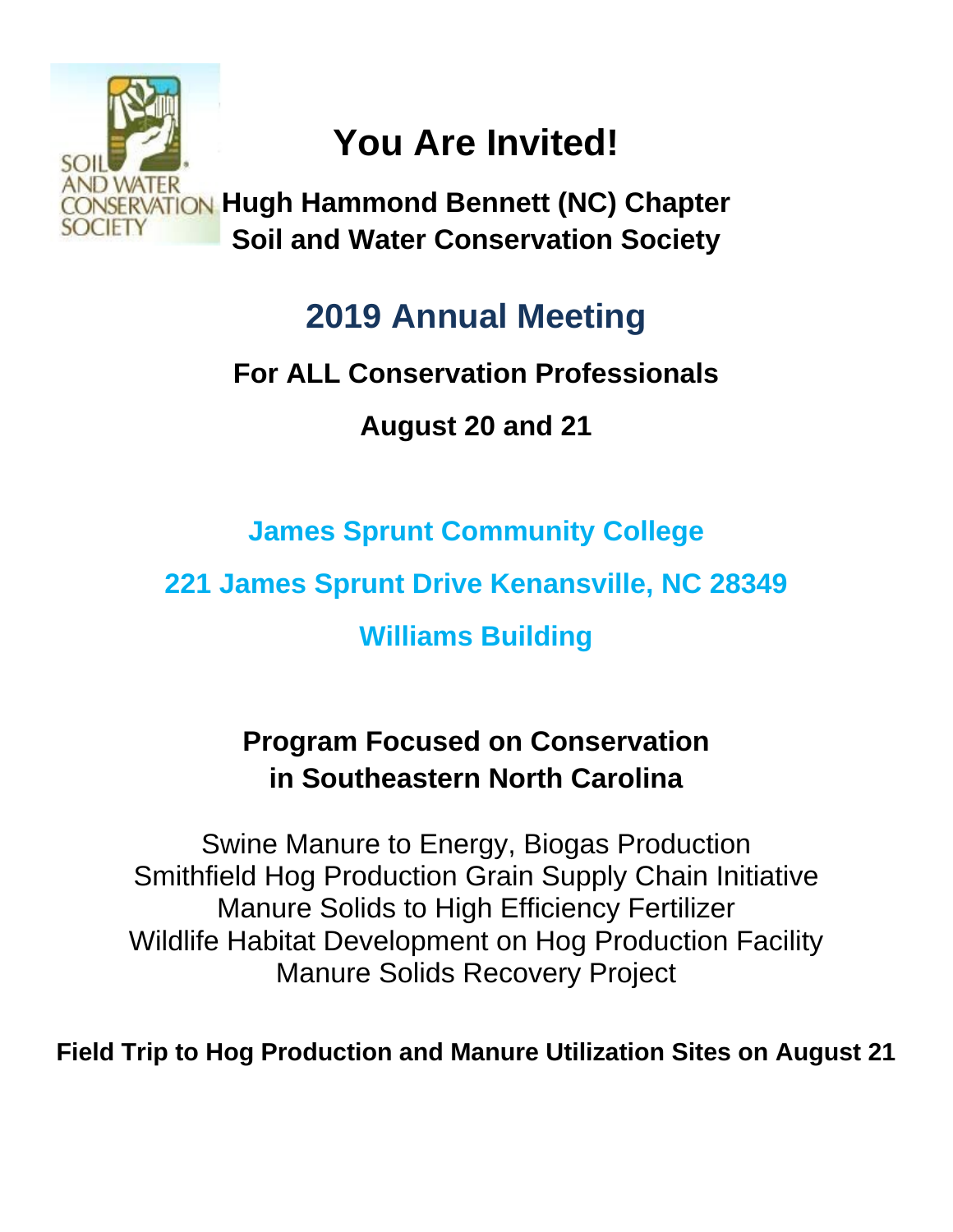## *Soil and Water Conservation Society*

### *Hugh Hammond Chapter*

### *Agenda – Annual Meeting August 20-21, 2019*

#### **Formal Program – Day 1 – Tuesday, Aug 20**

8:15-9:00 - Register and Biscuits

9:00-915 - Introduction

9:15-9:45 - Swine Manure to Energy, Biogas Production - Westerbeek or Simmons

9:45-10:15 - Smithfield Hog Production Grain Supply Chain Initiative - Environmental Defense

10:15-10:45 - Break

10:45-11:15 - Manure Solids to High Efficiency Fertilizer – Yoder or Anuvia

11:15-11:45 – Feral Swine in North Carolina – USDA-APHIS – confirmed

11:45-1:15 - Lunch and Networking

1:15-1:45 - Wildlife Habitat Development on Hog Production Facility – TAB Biologist

1:45-2:15 – Developing and Establishing Seed Mixtures of Native Grasses and Wildflowers - Bob Glennon

2:15-2:30 - Break

2:30-3:00 - How Innovative Feed Formulations and Rations have Reduced the Carbon Footprint of the Industry - Swine Industry Nutritionist

3:00-3:30 – Phinite Manure Solids Recovery Project – Michael Inman

3:30-4:00 - Wrap Up and Instructions for Tour Thursday

#### **Field Visits – Day 2 – Wednesday, Aug 21**

#### **Times include travel to site**

8:00-9:00 - Biogas Project Site near Kenansville, NC

9:00-10:30 – Drive to Tar Heel with Gas Station Stop

- 10:30-11:30 Phinite Project Site
- 11:30-1:00 Drive to Elizabethtown and Lunch at Bladen county Extension Center
- 1:00-1:30 Drive to Ammon
- 1:30-2:30 Hog Production Facility with Wildlife Habitat Development